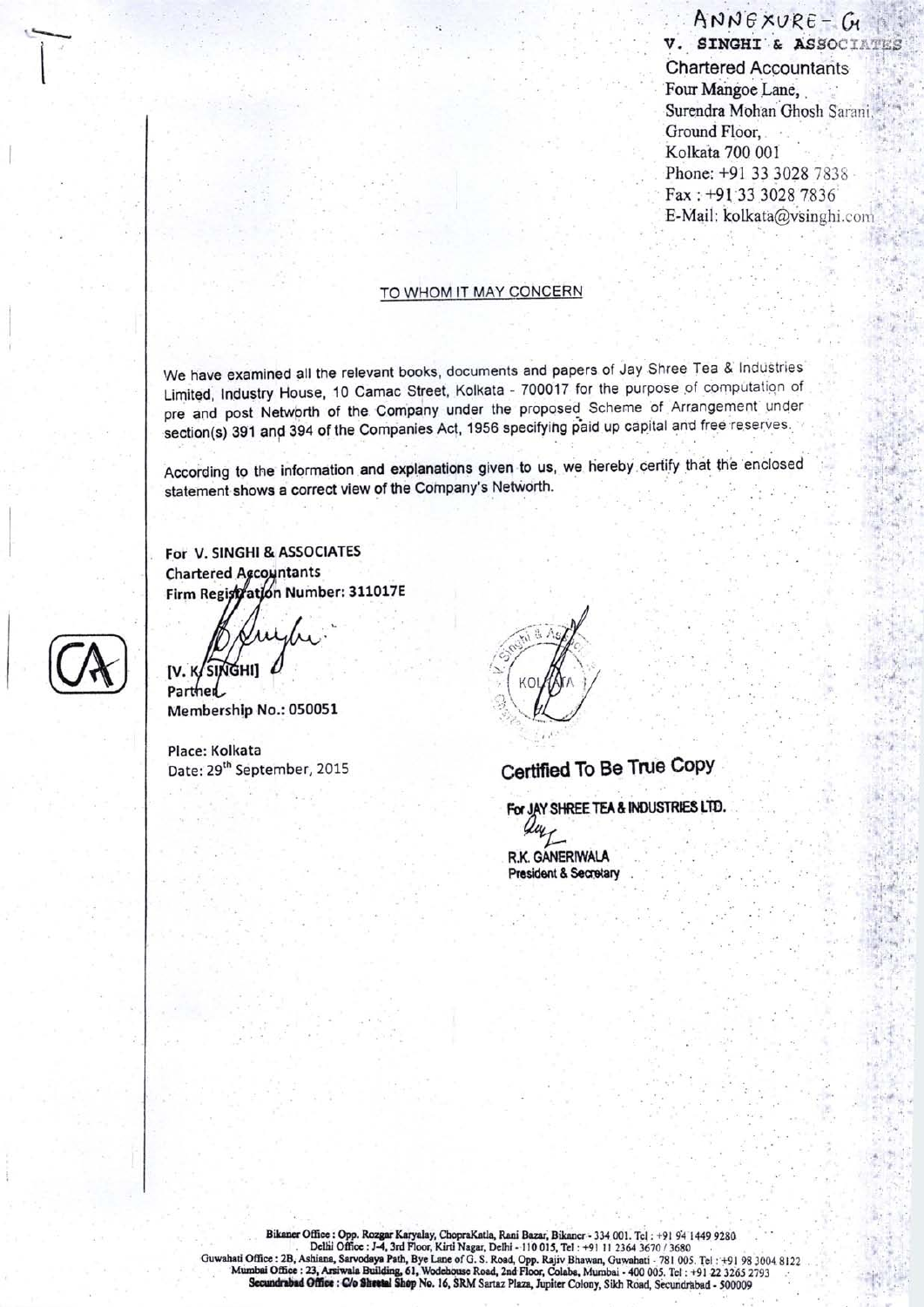### **JAY SHREE TEA & INDUSTRIES LTD.**

COMPUTATION OF NETWORTH PRE AND POST ARRANGEMENT. (Rs. in lacs)

| Particulars                       | Pre-<br>Arrangement | Post<br>Arrangement. |
|-----------------------------------|---------------------|----------------------|
| <b>Share Capital</b>              | 1443.87             | 1443.87<br>All Calax |
| Reserve & Surplus (Free Reserves) | 24411.29            | 24411.29             |
| Company's net worth               | 25855.16            | 25855.16             |



 $\sim$ 

# Certified To Be True Copy

For JAY SHREE TEA & INDUSTRIES LTD.

lear **R.K. GANERIWALA**<br>President & Secretary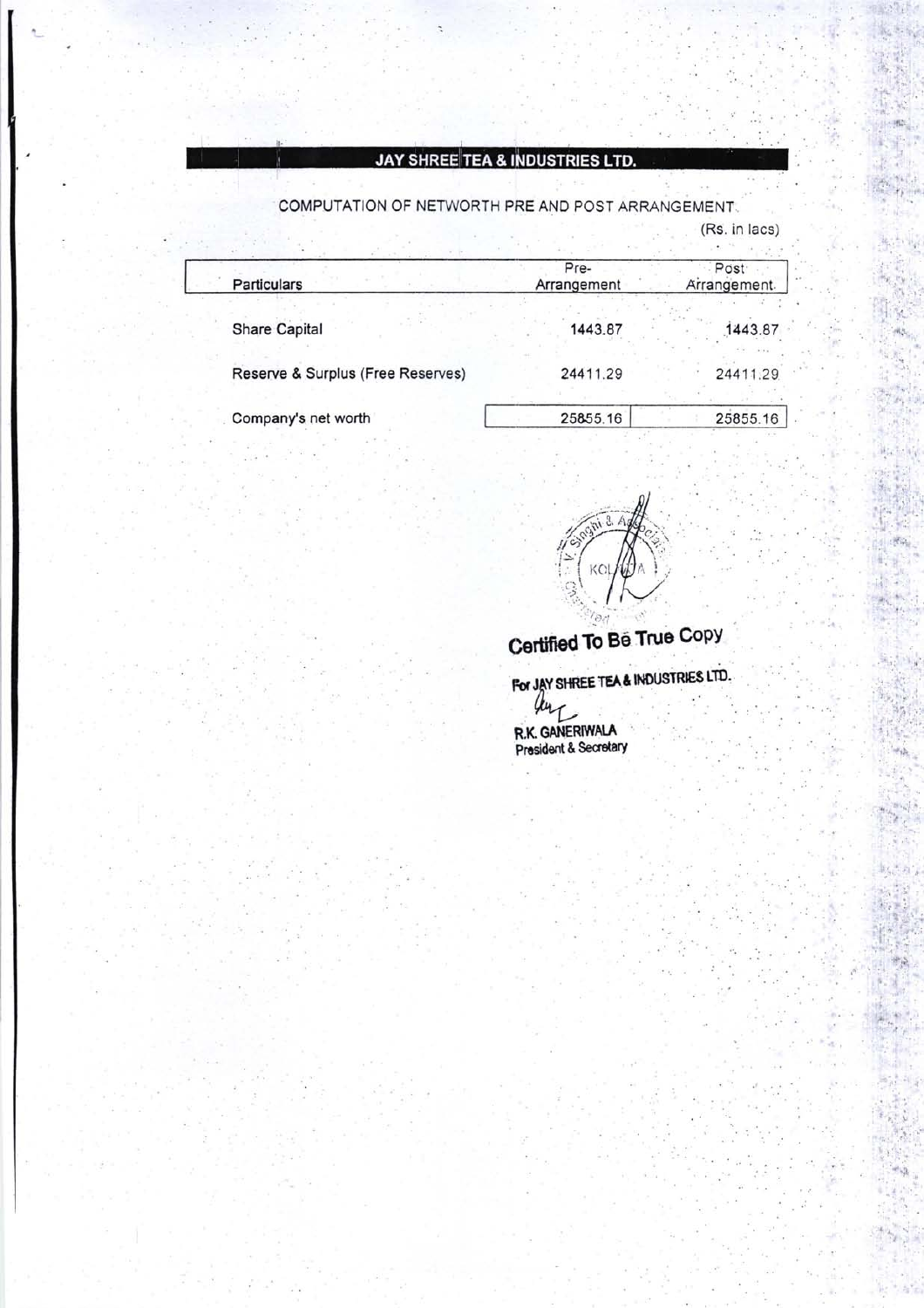#### V. SINGHI & ASSOCIATES

**Chartered Accountants** Four Mangoe Lane, Surendra Mohan Ghosh Sarani, Ground Floor, Kolkata 700 001 Phone: +91 33 3028 7838 Fax: +91 33 3028 7836 E-Mail: kolkata@vsinghi.com

#### TO WHOM IT MAY CONCERN

We have examined all relevant books, documents and papers of Jayantika Investment & Finance Limited, Industry House, 10 Camac Street, Kolkata - 700017 for the purpose of computation of pre and post Networth of the Company under the proposed Scheme of Arrangement under section(s) 391 and 394 of the Companies Act, 1956 specifying paid up capital and free reserves.

According to the information supplied to us, we hereby certify that the enclosed statement shows a correct view of the Company's Networth.

For V.Singhi & Associates **Chartered Accountants** Firm Registration No.: 311017E

[V.K.SINGHI] Partner Membership Number: 050051

Place: Kolkata Date: 17<sup>th</sup> November, 2015



For JAY SHREE TEA & INDUSTRIES LTD.

**GANERIWALA President & Secretary**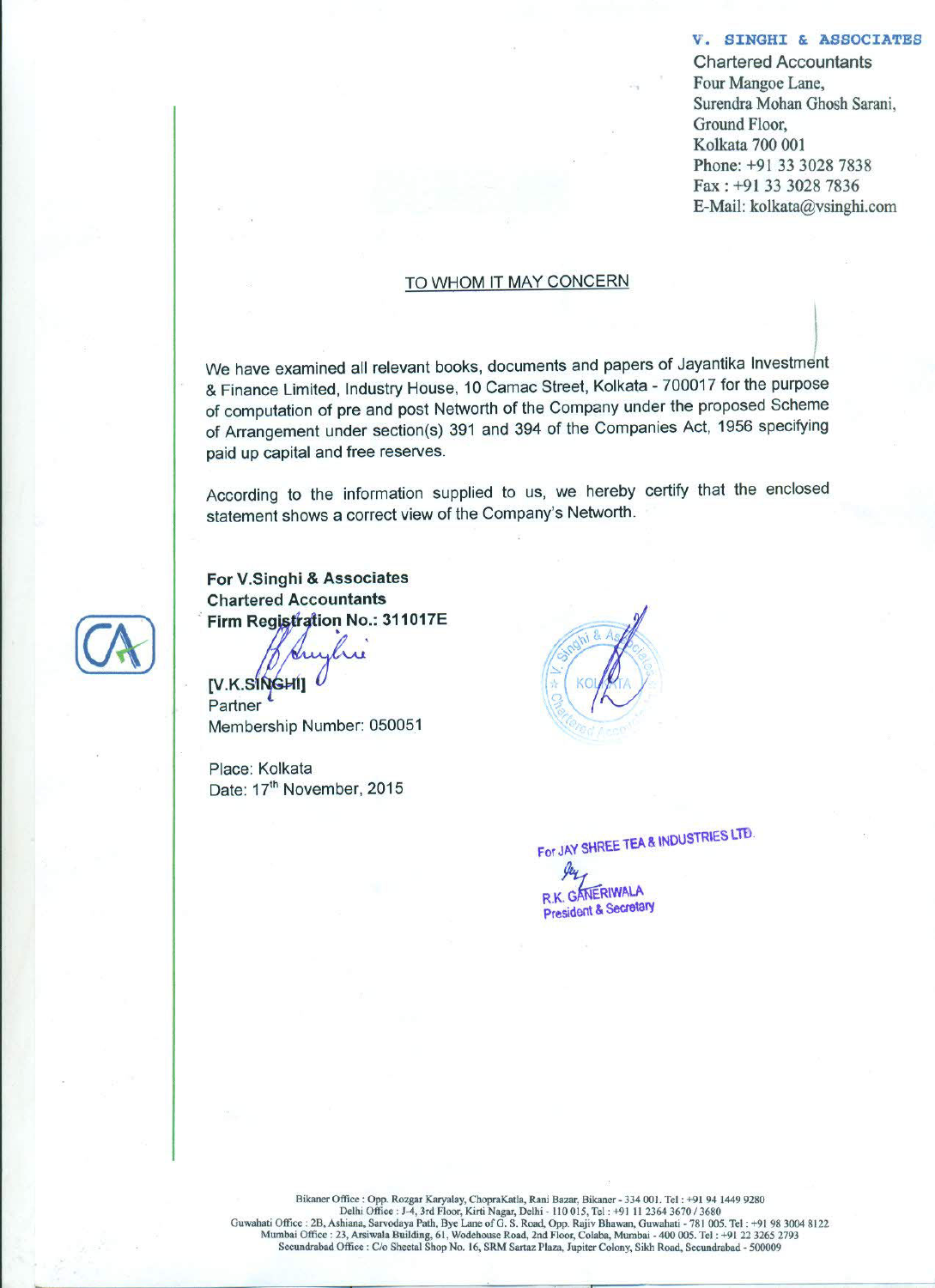#### JAYANTIKA INVESTMENT & FINANCE LTD.

#### COMPUTATION OF NETWORTH PRE AND POST ARRANGEMENT

| Particulars                       |         | Pre-Arrangement Post Arrangement |
|-----------------------------------|---------|----------------------------------|
| <b>Share Capital</b>              | 129.50  | 329.50                           |
| Reserve & Surplus (Free Reserves) | 1817.70 | 6840.75                          |
| Company's net worth               | 1947.20 | 7170.25                          |

KOI

## Certified To Be True Copy

(Rs. in lacs)

For JAY SHREE TEA & INDUSTRIES LTD.  $\begin{array}{c} \mathcal{A}_{\ell}\\ R.K. \text{ GANERIMALA} \\ \text{President & Secretary} \end{array}$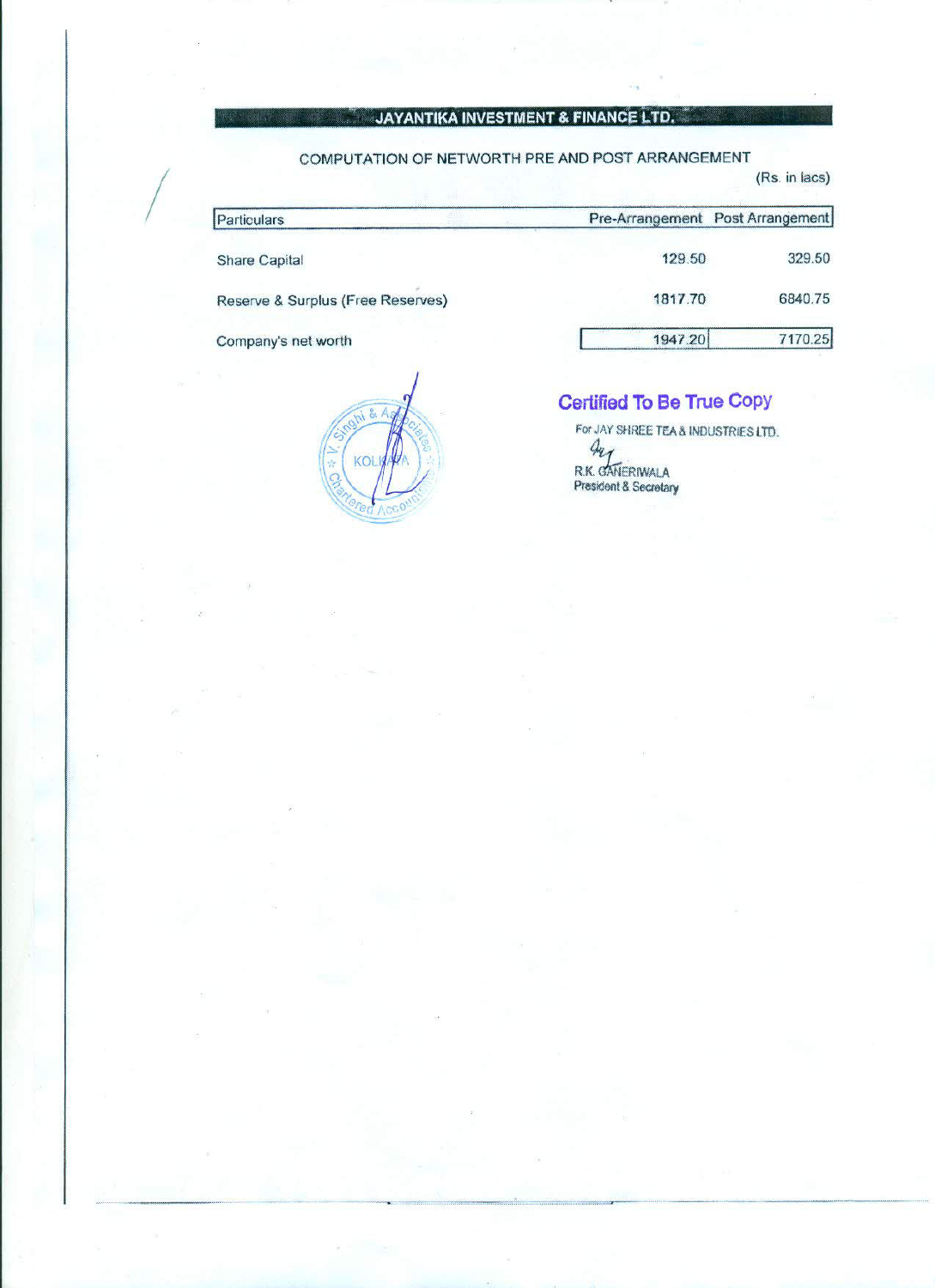V. SINGHI & ASSOCIATES

**Chartered Accountants** Four Mangoe Lane, Surendra Mohan Ghosh Sarani, Ground Floor. Kolkata 700 001 Phone: +91 33 3028 7838 Fax: +91 33 3028 7836 E-Mail: kolkata@vsinghi.com

#### TO WHOM IT MAY CONCERN

We have examined all relevant books, documents and papers of Majhaulia Sugar Industries Private Limited, P-7 Transport Depot Road, Kolkata-700088 for the purpose of computation of pre and post Networth of the Company under the proposed Scheme of Arrangement under section(s) 391 and 394 of the Companies Act, 1956 specifying paid up capital and free reserves.

According to the information supplied to us, we hereby certify that the enclosed statement shows a correct view of the Company's Networth.

For V.Singhi & Associates **Chartered Accountants** Firm Registration No.: 311017E

**IV.K.SINGHIT** 

Partner Membership Number: 050051

Place: Kolkata Date: 17<sup>th</sup> November, 2015

For JAY SHREE TEA & INDUSTRIES LTD. **R.K. GANERIWALA** President & Secretary

Bikaner Office : Opp. Rozgar Karyalay, ChopraKatla, Rani Bazar, Bikaner - 334 001. Tel : +91 94 1449 9280 Delhi Office : J-4, 3rd Floor, Kirti Nagar, Delhi - 110 015, Tel : +91 11 2364 3670 / 3680<br>Guwahati Office : 2B, Ashiana, Sarvodaya Path, Bye Lane of G. S. Road, Opp. Rajiv Bhawan, Guwahati - 781 005. Tel : +91 98 3004 812 Secundrabad Office : C/o Sheetal Shop No. 16, SRM Sartaz Plaza, Jupiter Colony, Sikh Road, Secundrabad - 500009